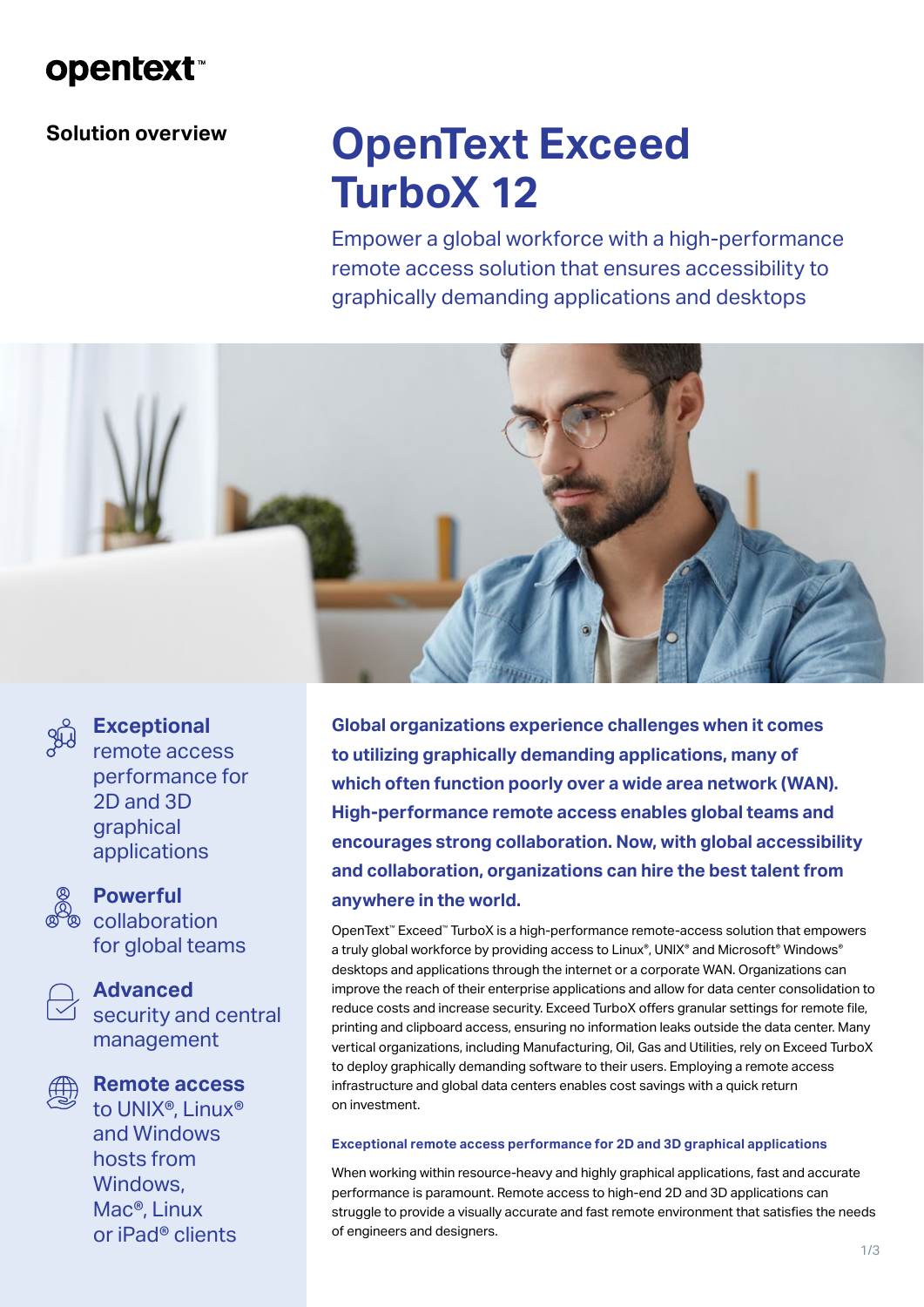# **opentext**™

Exceed TurboX offers exceptional performance, responsiveness and control for remote application access. Complex product designs cannot be completed when encountering constant multisecond delays due to mouse interactions, and users quickly become demotivated if core solutions suffer from performance issues. Exceed TurboX ensures increased efficiency and productivity for remote workers. IT departments also benefit from greater control, relying on a data center rather than a distributed infrastructure. The solution provides a rapid return on investment and secures intellectual property.

Many organizations deploy physical workstations with dedicated graphics cards to overcome this challenge and provide the best possible solution for remote engineers. However, the cost of buying and deploying dedicated workstations for each engineer is considerable and requires a significant amount of endpoint maintenance. Exceed TurboX with NVIDIA® GRID enables firms to replace expensive engineering desktops with 2D and 3D accelerated virtual machines, bringing engineering desktops into the virtual data center. A single NVIDIA GRID card can be split between 16 or even to 32 virtual machines, providing GPU-accelerated virtual desktops at a fraction of the cost of traditional dedicated 3D workstations.

Exceed TurboX also takes advantage of on-card compression and encoding technologies to offload display compression and rendering tasks from the CPU to the GPU, enabling application servers to serve more users, dramatically reducing the cost of core-based software licenses.

#### **Powerful collaboration for global teams**

While Exceed TurboX expands user mobility, it also brings colleagues closer together. With the virtual collaboration capabilities of Exceed TurboX, employees and teams, who previously were geographically inaccessible, can work together within applications as if they were sitting in the same room. Combining virtual teamwork capabilities with the ability to access applications from anywhere removes the geographic boundaries and makes it easier for organizations to recruit talented individuals without having to manage complicated and costly relocations.

#### **Advanced security and central management**

Exceed TurboX provides high security on many levels to protect intellectual property from internal and external attacks. Keeping core product design applications in a central data center ensures there is no unauthorized physical access. Exceed TurboX prevents copying remote data and copying data to the clipboard. Strong encryption is used for data traffic between the client browser and the Exceed TurboX web server, as well for the screen content stream between a node and the client.

#### **Remote access from Microsoft Windows, Mac, Linux or iPad**

Exceed TurboX can be used on Windows, Mac, Linux or an iPad. These platforms are significantly more cost-effective than providing costly high-end graphical Linux or UNIX workstations to every user. Exceed TurboX excels when it comes to performance over a WAN, giving remote users seamless performance. The high-performance Exceed TurboX solution enables data center consolidation, provides significant cost savings and offers security features to ensure IP is always protected.

*"OpenText Exceed TurboX is proving to be a resounding success at Micronas. Our future plans will benefit too, including greater remote access for users."*

**Paul Blenderman** Manager, Servers and Infrastructure Micronas

**E** [Read the full Success story](https://www.opentext.com/customer-stories/customer-story-detail?id=1230)